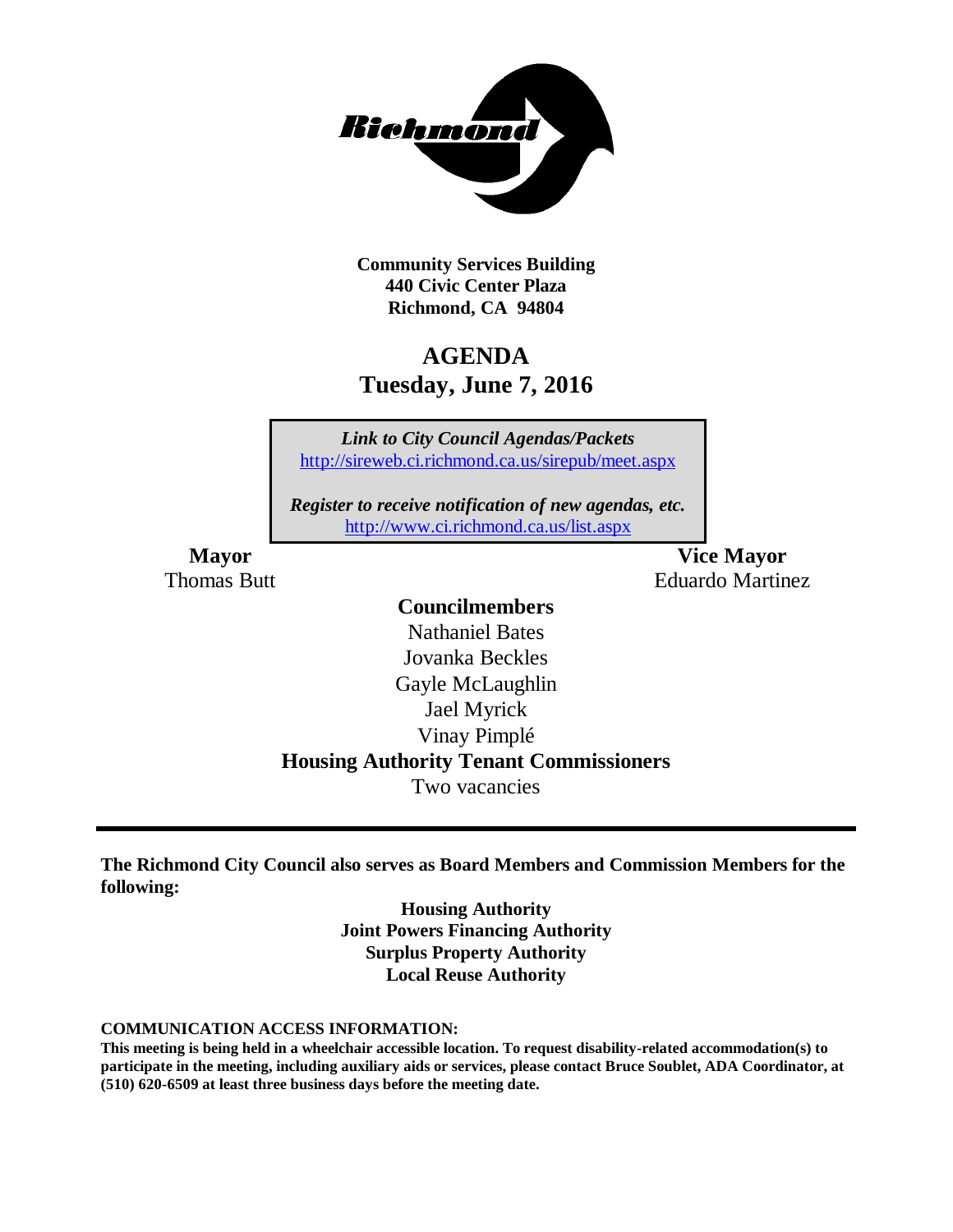# **MEETING PROCEDURES**

The City of Richmond encourages community participation at its City Council meetings and has established procedures that are intended to accommodate public input in a timely and time-sensitive way. As a courtesy to all members of the public who wish to participate in City Council meetings, please observe the following procedures:

**PUBLIC COMMENT ON AGENDA ITEMS:** Anyone who desires to address the City Council on items appearing on the agenda must complete and file a pink speaker's card with the City Clerk **prior** to the City Council's consideration of the item. Once the City Clerk has announced the item, no person shall be permitted to speak on the item other than those persons who have submitted their names to the City Clerk. Your name will be called when the item is announced for discussion. **Each speaker will be allowed TWO (2) MINUTES to address the City Council on NON-PUBLIC HEARING items listed on the agenda.**

**OPEN FORUM FOR PUBLIC COMMENT:** Individuals who would like to address the City Council on matters not listed on the agenda or on items remaining on the consent calendar may do so under Open Forum. All speakers must complete and file a pink speaker's card with the City Clerk **prior** to the commencement of Open Forum. The amount of time allotted to individual speakers shall be determined based on the number of persons requesting to speak during this item. **The time allocation for each speaker will be as follows:** 15 or fewer speakers, a maximum of 2 minutes; 16 to 24 speakers, a maximum of 1 and one-half minutes; and 25 or more speakers, a maximum of 1 minute.

#### **SPEAKERS ARE REQUESTED TO OCCUPY THE RESERVED SEATS IN THE FRONT ROW BEHIND THE SPEAKER'S PODIUM AS THEIR NAME IS ANNOUNCED BY THE CITY CLERK.**

**CONSENT CALENDAR:** Consent Calendar items are considered routine and will be enacted, approved or adopted by one motion unless a request for removal for discussion or explanation is received from the audience or the City Council. A member of the audience requesting to remove an item from the Consent Calendar must first complete a speaker's card and discuss the item with a City staff person who has knowledge of the subject material, prior to filing the card with the City Clerk and **prior** to the City Council's consideration of Agenda Review. An item removed from the Consent Calendar may be placed anywhere on the agenda following the City Council's agenda review.

**CONDUCT AT MEETINGS:** Richmond City Council meetings are limited public forums during which the City strives to provide an open, safe atmosphere and promote robust public debate. Members of the public, however, must comply with state law, as well as the City's laws and procedures and may not actually disrupt the orderly conduct of these meetings. The public, for example, may not shout or use amplifying devices, must submit comment cards and speak during their allotted time, may not create a physical disturbance, may not speak on matters unrelated to issues within the jurisdiction of the City Council or the agenda item at hand, and may not cause immediate threats to public safety.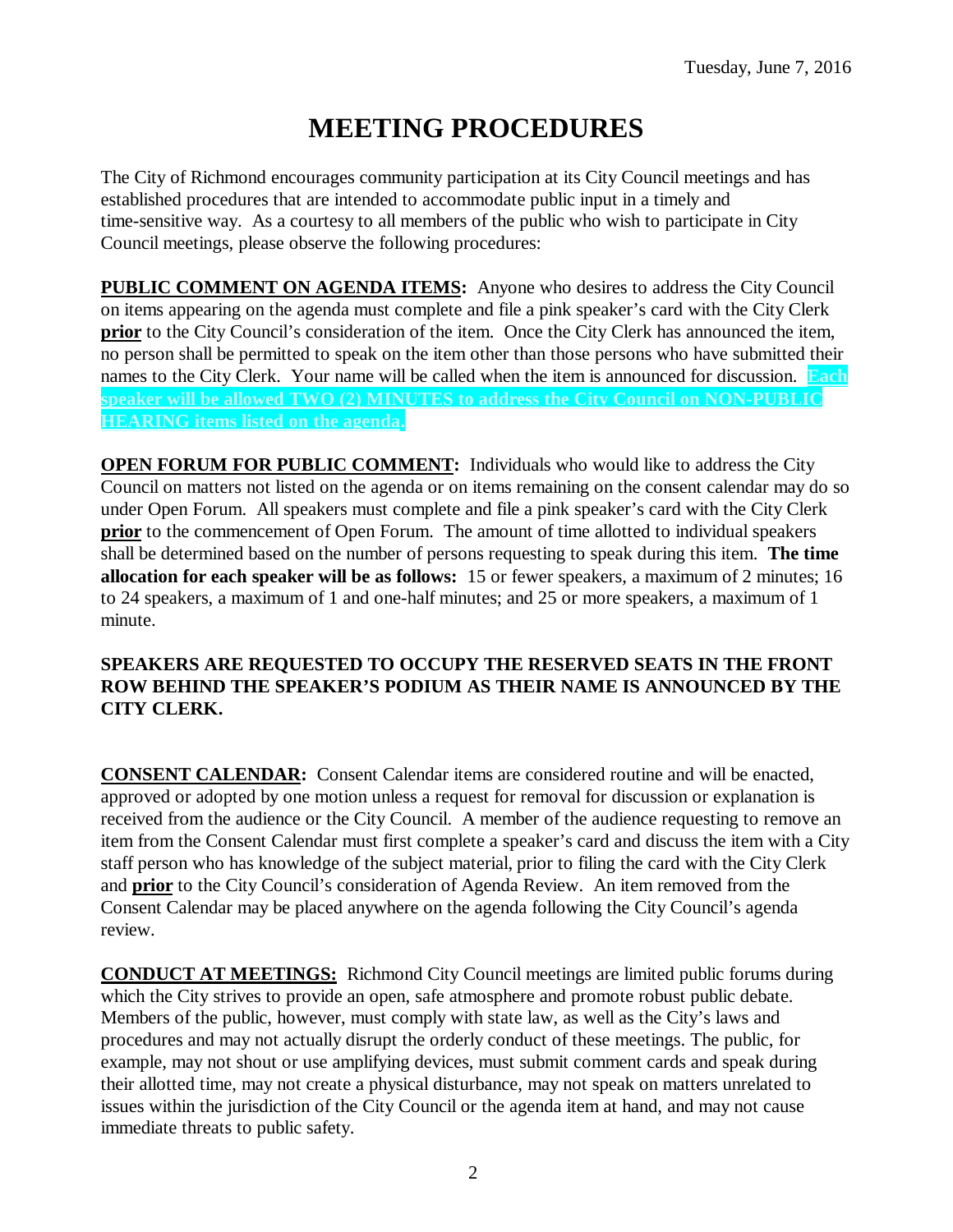**CITY HARASSMENT POLICY:** The City invites public comment and critique about its operations, including comment about the performance of its public officials and employees, at the public meetings of the City Council and boards and commissions. However, discriminatory or harassing comments about or in the presence of City employees, even comments by third parties, may create a hostile work environment, if severe or pervasive. The City prohibits harassment against an applicant, employee, or contractor on the basis of race, religious creed, color, national origin, ancestry, physical disability, medical condition, mental disability, marital status, sex (including pregnancy, childbirth, and related medical conditions), sexual orientation, gender identity, age or veteran status, or any other characteristic protected by federal, state or local law. In order to acknowledge the public's right to comment on City operations at public meetings, which could include comments that violate the City's harassment policy if such comments do not cause an actual disruption under the Council Rules and Procedures, while taking reasonable steps to protect City employees from discrimination and harassment, City Boards and Commissions shall adhere to the following procedures. If any person makes a harassing remark at a public meeting that violates the above City policy prohibiting harassment, the presiding officer of the meeting may, at the conclusion of the speaker's remarks and allotted time: (a) remind the public that the City's Policy Regarding Harassment of its Employees is contained in the written posted agenda; and (b) state that comments in violation of City policy are not condoned by the City and will play no role in City decisions. If any person makes a harassing remark at a public meeting that violates the above City policy, any City employee in the room who is offended by remarks violating the City's policy is excused from attendance at the meeting. No City employee is compelled to remain in attendance where it appears likely that speakers will make further harassing comments. If an employee leaves a City meeting for this reason, the presiding officer may send a designee to notify any offended employee who has left the meeting when those comments are likely concluded so that the employee may return to the meeting. The presiding officer may remind an employee or any council or board or commission member that he or she may leave the meeting if a remark violating the City's harassment policy is made. These procedures supplement the Council Rules and Procedures relating to disruption of orderly conduct at Council meetings.

Any law enforcement officer on duty or whose service is commanded by the presiding officer shall be Sergeant-at-Arms of the Council meetings. He/she, or they, shall carry out all orders and instructions given by the presiding officer for the purpose of maintaining order and decorum at the Council meetings (City Council Rules of Procedure and Order Section III F, RMC Section 2.12.030).

**\*\*\*\*\*\*\*\*\*\*\*\*\*\*\*\*\*\*\*\*\*\*\*\*\*\*\*\*\*\*\*\*\*\*\*\*\*\*\*\*\*\*\*\*\*\*\*\*\*\*\*\*\*\*\*\*\*\***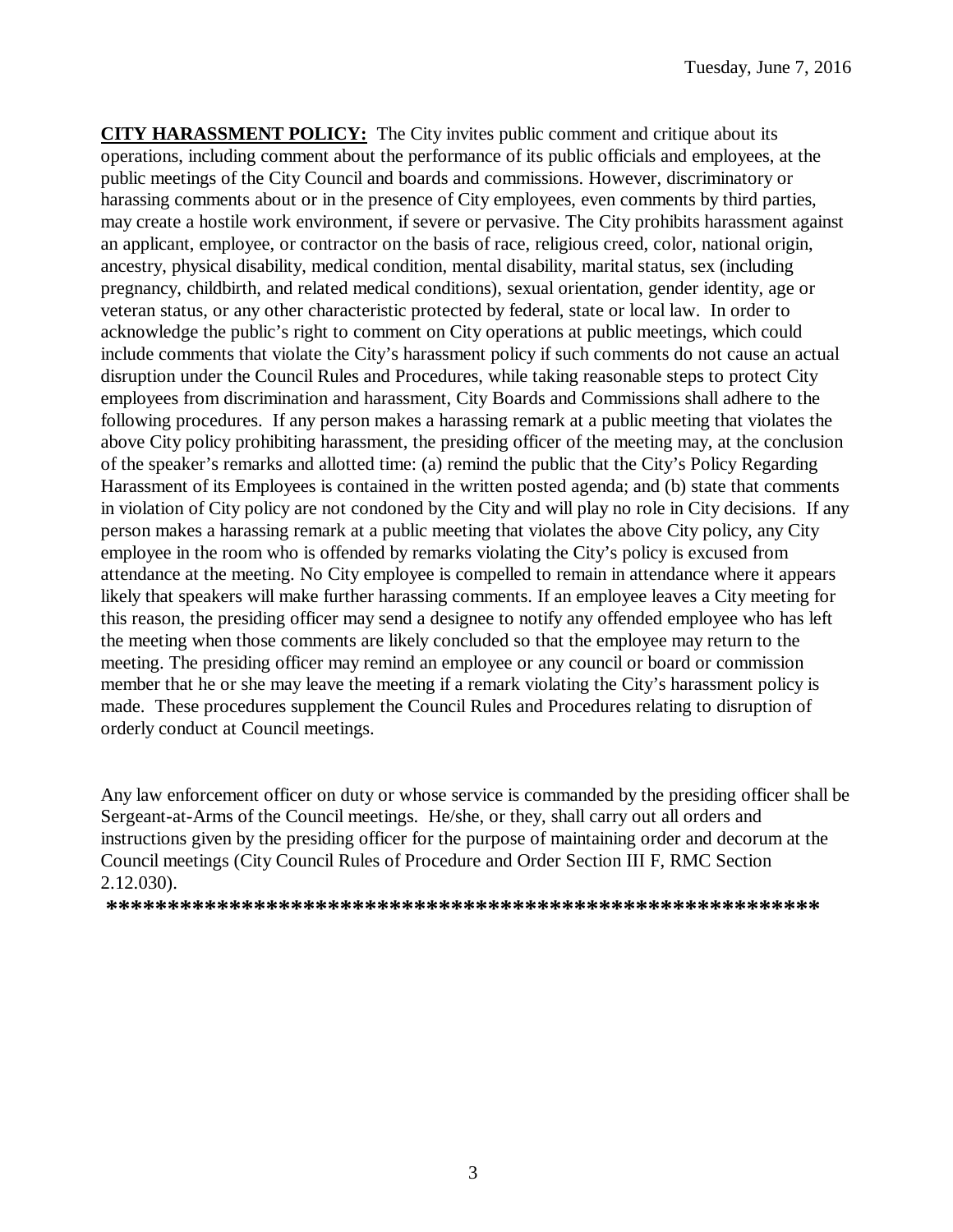# **OPEN SESSION TO HEAR PUBLIC COMMENT ON CLOSED SESSION ITEMS**

5:00 p.m.

#### **A. ROLL CALL**

#### **B. PUBLIC COMMENT**

#### **C. ADJOURN TO CLOSED SESSION**

### **CLOSED SESSION**

Shimada Room of the Community Services Building

#### **A. CITY COUNCIL**

**A-1.** LIABILITY CLAIMS -(Government Code Section 54956.9):

Danielle Evans vs. City of Richmond

**A-2.** CONFERENCE WITH LABOR NEGOTIATORS (Government Code Section 54957.6):

> Agency designated representatives: Bill Lindsay, Lisa Stephenson, Jack Hughes, Todd Simonson, Belinda Warner, and Bruce Soublet. Employee organizations: Service Employees International Union (SEIU, Local 1021); International Federation of Professional and Technical Employees (Local 21); Richmond Police Officers Association (RPOA); Richmond Police Management Association (RPMA); Richmond International Association of Firefighters (IAFF, Local 188); and Richmond Fire Management Association (RFMA).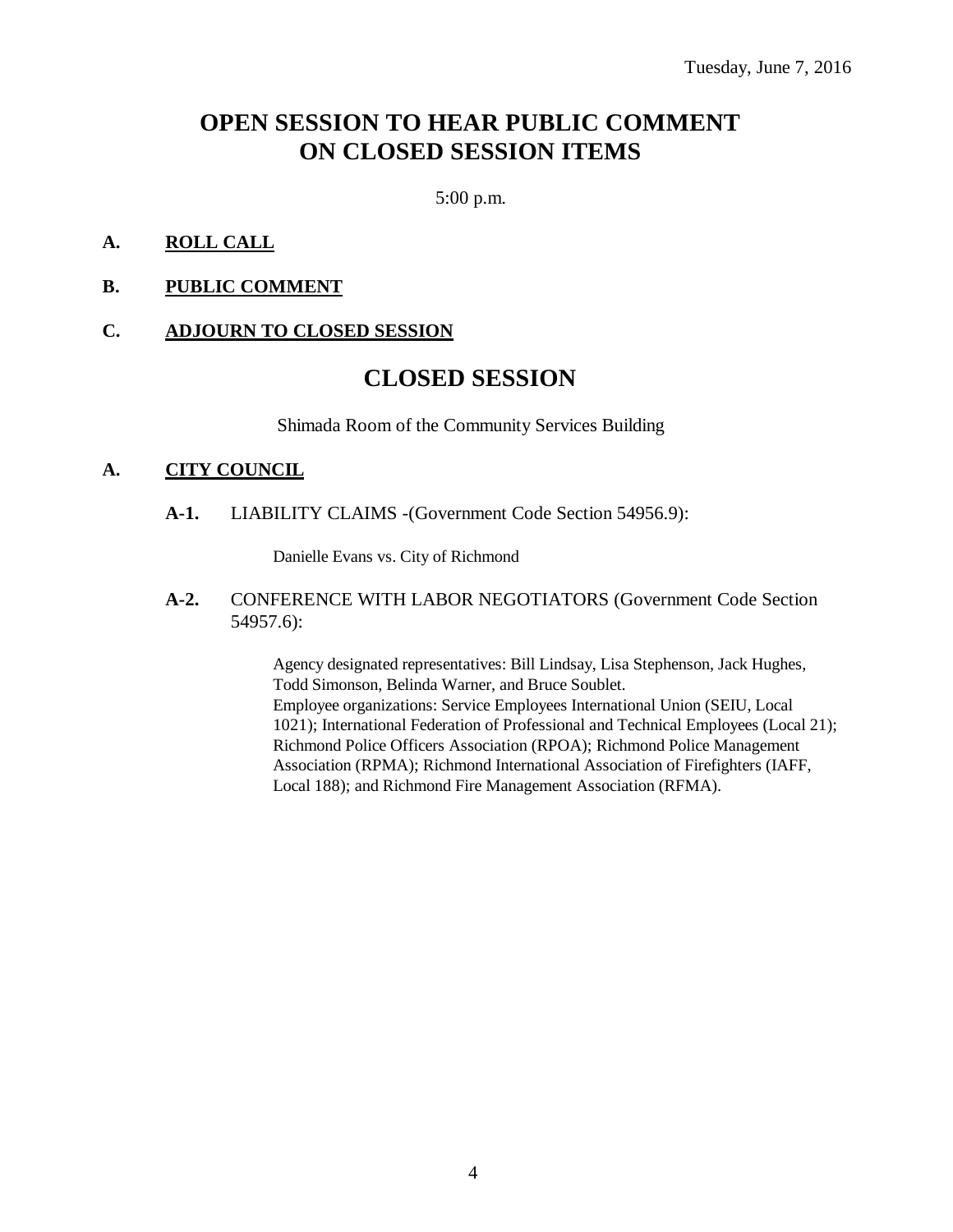## **SPECIAL BUDGET STUDY AND ACTION SESSION**

#### **5:30 p.m.**

#### **A. PLEDGE TO THE FLAG**

**B. ROLL CALL**

#### **C. STATEMENT OF CONFLICT OF INTEREST**

#### **D. STUDY AND ACTION SESSION**

- **D-1.** RECEIVE status update of the draft Fiscal Year 2016-17 Annual Operating Budget and the draft Fiscal Years 2016-21 Five-Year Capital Improvement Budget - City Manager's Office and Finance Department (Bill Lindsay 620- 6512/Belinda Warner 620-6740).
- **D-2.** DISCUSS and PROVIDE DIRECTION to staff regarding the proposed initiative to increase the real estate documentary transfer tax - City Attorney's Office (Bruce Reed Goodmiller 620-6509).

#### **E. ADJOURNMENT**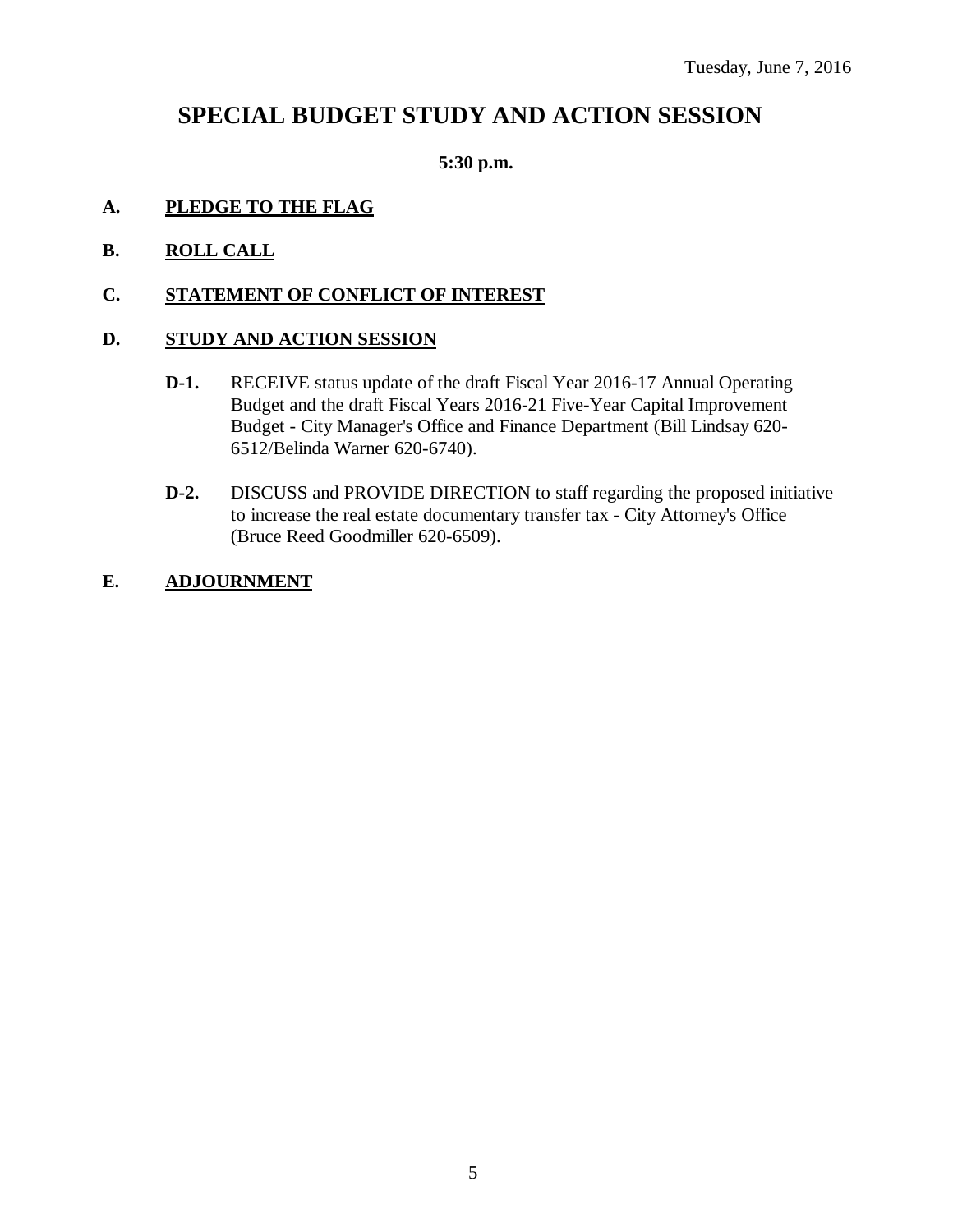# **REGULAR MEETING OF THE RICHMOND HOUSING AUTHORITY**

6:25 p.m.

### **A. ROLL CALL**

**B. STATEMENT OF CONFLICT OF INTEREST**

#### **C. OPEN FORUM FOR PUBLIC COMMENT**

#### **D. AGENDA REVIEW**

#### **E. HOUSING AUTHORITY CONSENT CALENDAR**

**E-1.** APPROVE the minutes of the February 16, 2016, Richmond Housing Authority Meeting - City Clerk's Office (Pamela Christian 620-6513).

#### **F. PUBLIC HEARING**

**F-1.** ADOPT a resolution authorizing submission of the 2016 Annual and Five-Year PHA Plans as required by the U.S. Department of Housing and Urban Development (HUD) - Housing Authority (Tim Jones 621-1310).

#### **G. ADJOURNMENT**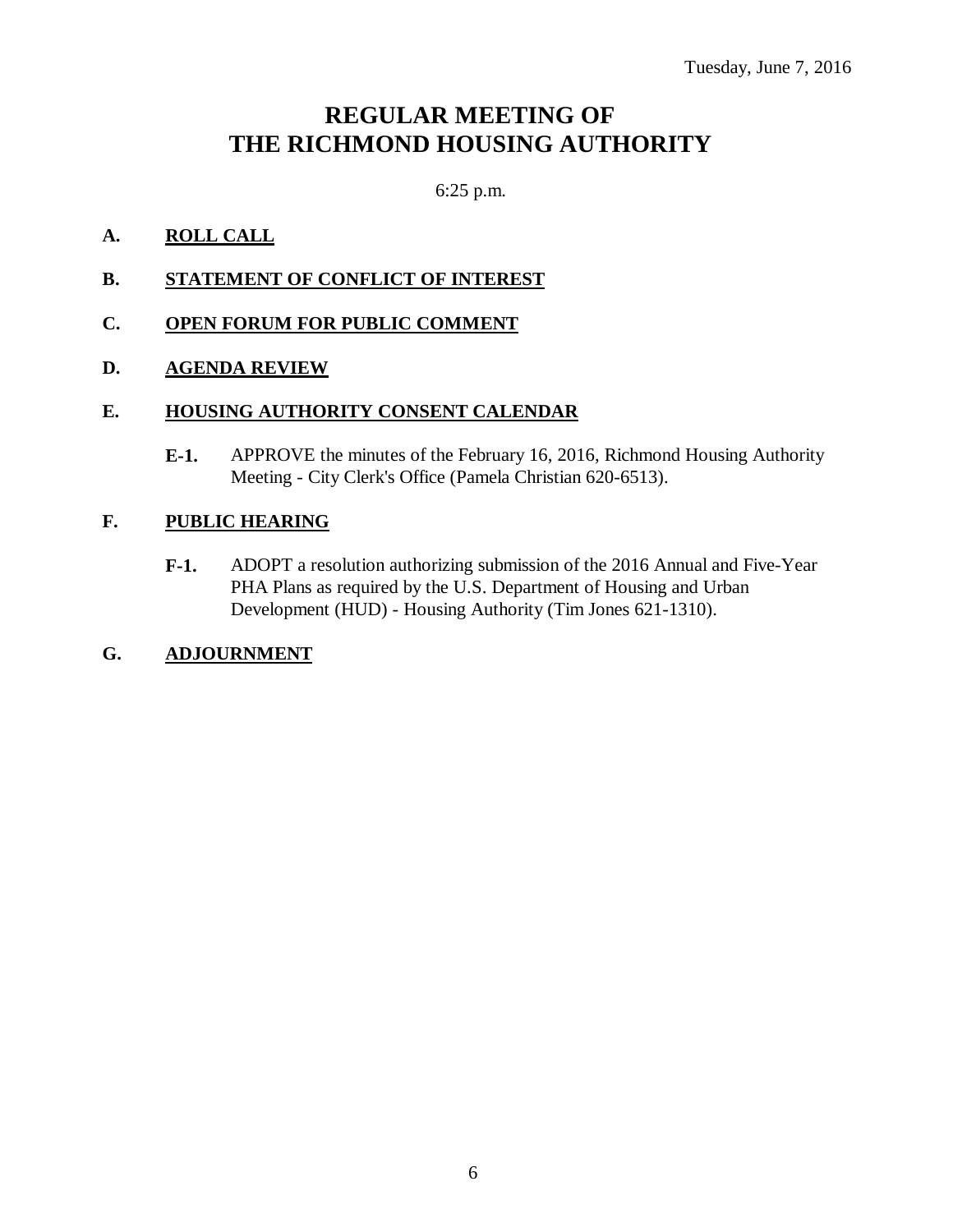## **REGULAR MEETING OF THE RICHMOND CITY COUNCIL**

6:30 p.m.

#### **A. ROLL CALL**

- **B. STATEMENT OF CONFLICT OF INTEREST**
- **C. AGENDA REVIEW**

#### **D. REPORT FROM THE CITY ATTORNEY OF FINAL DECISIONS MADE DURING CLOSED SESSION**

#### **E. REPORT FROM THE CITY MANAGER**

#### **F. OPEN FORUM FOR PUBLIC COMMENT**

#### **G. CITY COUNCIL CONSENT CALENDAR**

- **G-1.** ADOPT a Resolution Calling and Giving Notice of the holding of a Municipal Election to be held on Tuesday, November 8, 2016, for the election of certain officers as required by the provisions of the Charter of the City of Richmond; requesting the Board of Supervisors of Contra Costa County to consolidate the Municipal Election with the Statewide General Election; adopt regulations for candidates pertaining to the candidates' statements submitted to the voters, cost of the candidates' statements and other fees, word limit for candidate's statement; and action to be taken for a tie vote - City Clerk's Office (Pamela Christian 620- 6513).
- **G-2.** ADOPT an ordinance (second reading) establishing certain fees for the proposed Master Fee Schedule and after the second reading of the ordinance, ADOPT a resolution setting the dollar amount for the new fees and adjusting the dollar amount for the current fees - Finance Department (Belinda Warner/Antonio Banuelos 620-6741).
- **G-3.** ACCEPT and APPROPRIATE grant funds from the East Bay Community Foundation for the Office of Neighborhood Safety (ONS) in the amount of \$20,000 to provide general and emergency support services for ONS Fellowship participants - Office of Neighborhood Safety Department (DeVone Boggan 620- 5422).
- **G-4.** ADOPT a resolution allowing the City of Richmond to levy the annual assessments of property owners subject to assessment under the Downtown Richmond Property and Business Improvement District (DRPBID) on the annual 2016-2017 property tax rolls - City Manager's Office (Bill Lindsay/Janet Johnson 620-6512).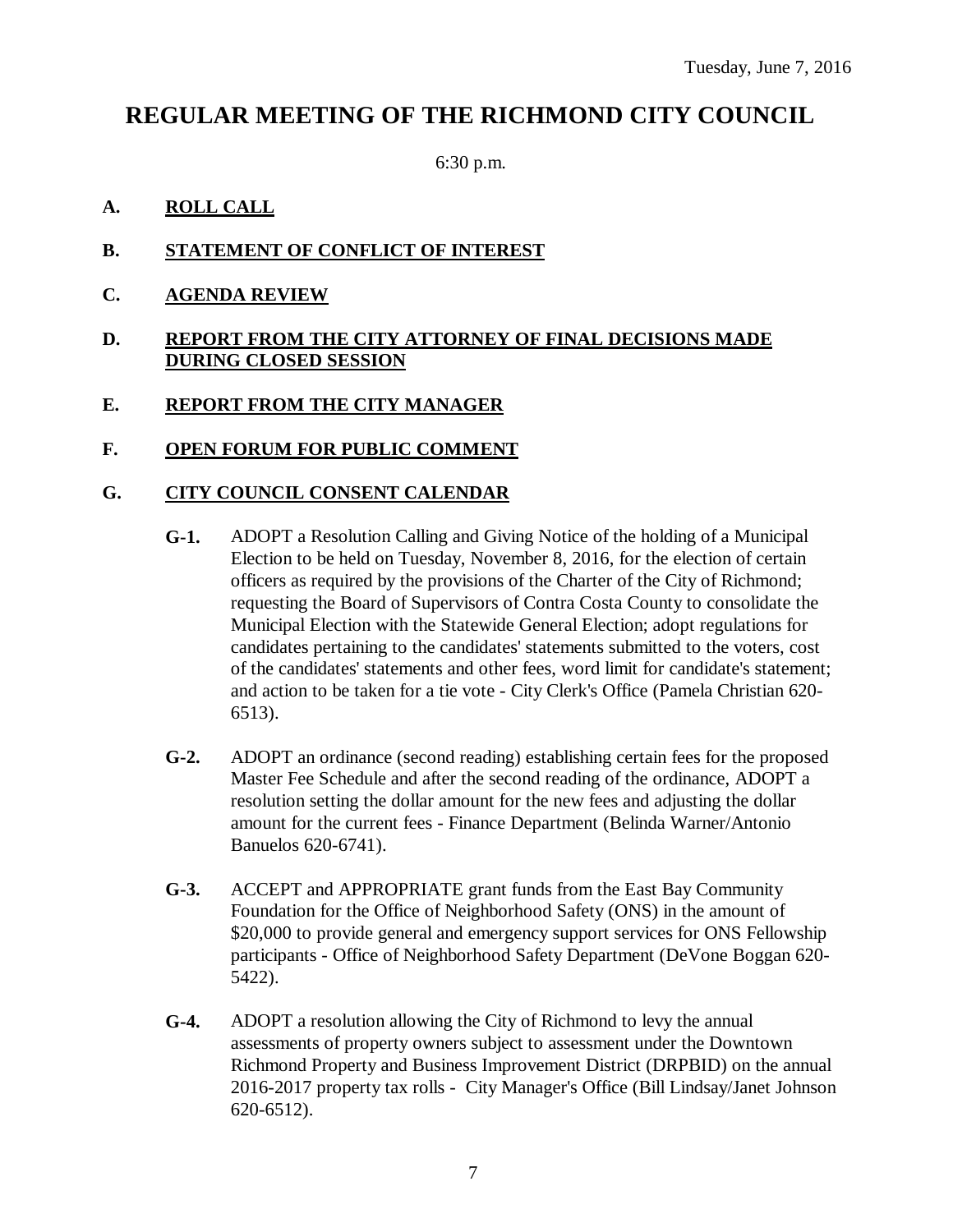- **G-5.** APPROVE actions to update the Commission on Aging: APPOINT Christine Caldwell, re-appointment, seat #10, term expiring May 19, 2018 - Office of the Mayor (Mayor Tom Butt 620-6503).
- **G-6.** APPROVE actions to update the Recreation and Parks Commission: ANNOUNCE the automatic resignations of Otheree Christian, seat #1, term expiration date October 26, 2018, Steven Parker, seat #3, term expiration date April 28, 2018; DECLARE seat #1 and seat #3 vacant; and DIRECT the City Clerk to post the vacancies - Office of the Mayor (Mayor Tom Butt 620-6503).
- **G-7.** APPROVE actions to update the Richmond Workforce Development Board; APPOINT Chuck Carpenter, new appointment, seat #19, term expiring March 1, 2020 - Office of the Mayor (Mayor Tom Butt 620-6503).
- **G-8.** APPROVE actions to update the Urban Forest Advisory Committee: APPOINT Sherman Dean, new appointment, seat #9, term expiring November 17, 2018; ANNOUNCE the vacancy of Seat #3 previously held by Teri Katz, term expiration date November 17, 2018; and DIRECT the City Clerk to post the vacancy - Office of the Mayor (Mayor Tom Butt 620-6503).
- **G-9.** REVIEW and APPROVE the City's Investment and Cash Balance Report for the month of April 2016 - Finance Department (Belinda Warner/Tracey Angelo 620- 6750).
- **G-10.** RECEIVE a report on the Richmond Municipal Sewer District for the month of April 2016 - Water Resource Recovery Department (Ryan Smith 620-5486).
- **G-11.** APPROVE the minutes of the regular City Council meetings held Tuesday, May 3 and 17, 2016 - City Clerk's Office (Pamela Christian 620-6513).
- **G-12.** INTRODUCE an ordinance (first reading) setting the tax rate for the Tax Override Pension Fund for Fiscal Year 2016-17 at 0.14% - Finance Department (Belinda Warner/Antonio Banuelos 620-6741).
- **G-13.** APPROVE a contract with Renne Sloan Holtzman Sakai Public Law Group to perform compensation and classification studies for library, business and finance, and clerical positions in an amount not to exceed \$52,000 for a term beginning January 1, 2016, and ending on June 30, 2017 - Human Resource Management Services Department (Lisa Stephenson/Donna Newton 620-6600).
- **G-14.** APPROVE supporting the H.R. 4760 Congressional Bill titled "Blue Lives Matter" and direct staff to send a letter of support to Congressman Ken Buck - Councilmember Nat Bates (620-6743). **This item was continued from the May 17, 2016, meeting.**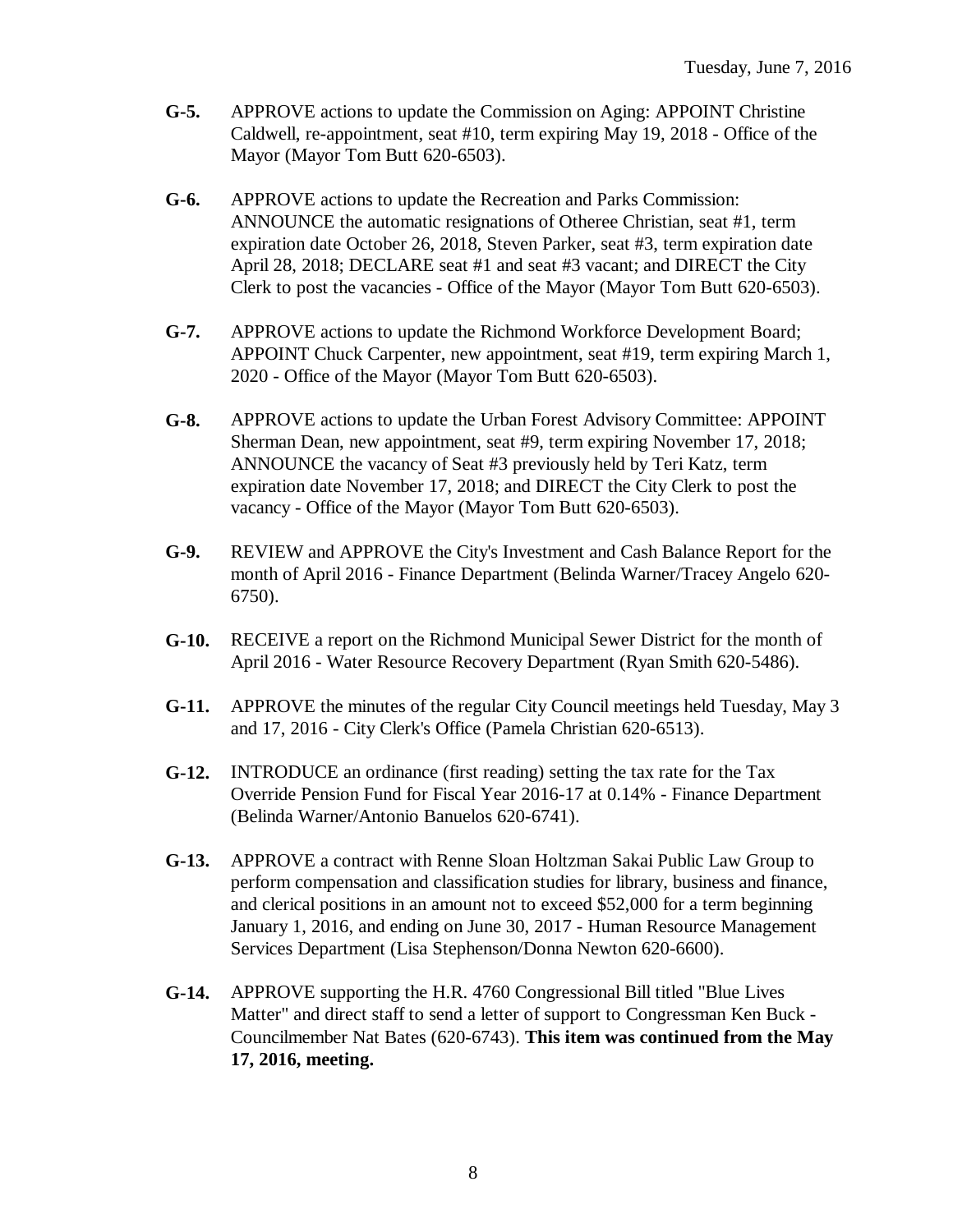### **H. PUBLIC HEARINGS**

- **H-1.** INTRODUCE an ordinance (first reading) adding Chapter 15.03, Interim Zoning Regulations, to Article XV, Zoning and Subdivisions of the Richmond Municipal Code - Planning and Building Services Department (Richard Mitchell 620-6706).
- **H-2.** INTRODUCE an ordinance (first reading) amending Chapter 15.06 Use and Display of Signs, repealing existing Chapters 4.04, 4.08, and 4.12 that relate to signs and other clean up changes to Section 15.04.860 of the Richmond Municipal Code - Planning and Building Department (Richard Mitchell 620- 6706).
- **H-3.** ADOPT a resolution on a proposed 3.02% increase in annual assessments for the Hilltop Landscape Maintenance District for the 2016-2017 fiscal year, based on the annual change in the Consumer Price Index - Infrastructure and Maintenance Operations Department (Tim Higares 231-3008).
- **H-4.** ADOPT a resolution approving a proposed 3% increase in annual assessments for the Marina Bay Landscaping and Lighting Maintenance District for the 2016- 2017 fiscal year, based on the inflation index rate permitted under Resolution No. 83-09 - Infrastructure and Maintenance Operations Department (Tim Higares 231-3008).
- **H-5. CONTINUED TO July 5, 2016** CONSIDER an appeal by Jay R. Fenton of the Planning Commission's approval of a Parcel Map (PLN15-282) to create three parcels located at 3701 Collins Avenue; and REAFFIRM, MODIFY, OR REVERSE the Planning Commission's decision - Planning and Building Services Department (Richard Mitchell 620-6706).

### **I. RESOLUTIONS**

**I-1.** ADOPT a resolution in support of the Cybertran International, Inc. Ultra-Light Rail Transit System (ULRT) and consider co-sponsoring a regional Town Hall Meeting to introduce the ULRT system as a Global Identity Project - Vice Mayor Eduardo Martinez (620-6593) and Councilmember Jovanka Beckles (620-6568).

### **J. COUNCIL AS A WHOLE**

**J-1.** DIRECT staff to develop a new process for naming and renaming streets or community centers and bring back recommendations to the City Council within 60 days; the report should include a recommendation for renaming a street for Nelson Mandela, as approved by the City Council in 2014 - Councilmembers Jael Myrick (620-6636) and Gayle McLaughlin (620-5431). **This item was continued from the May 17, 2016, meeting.**